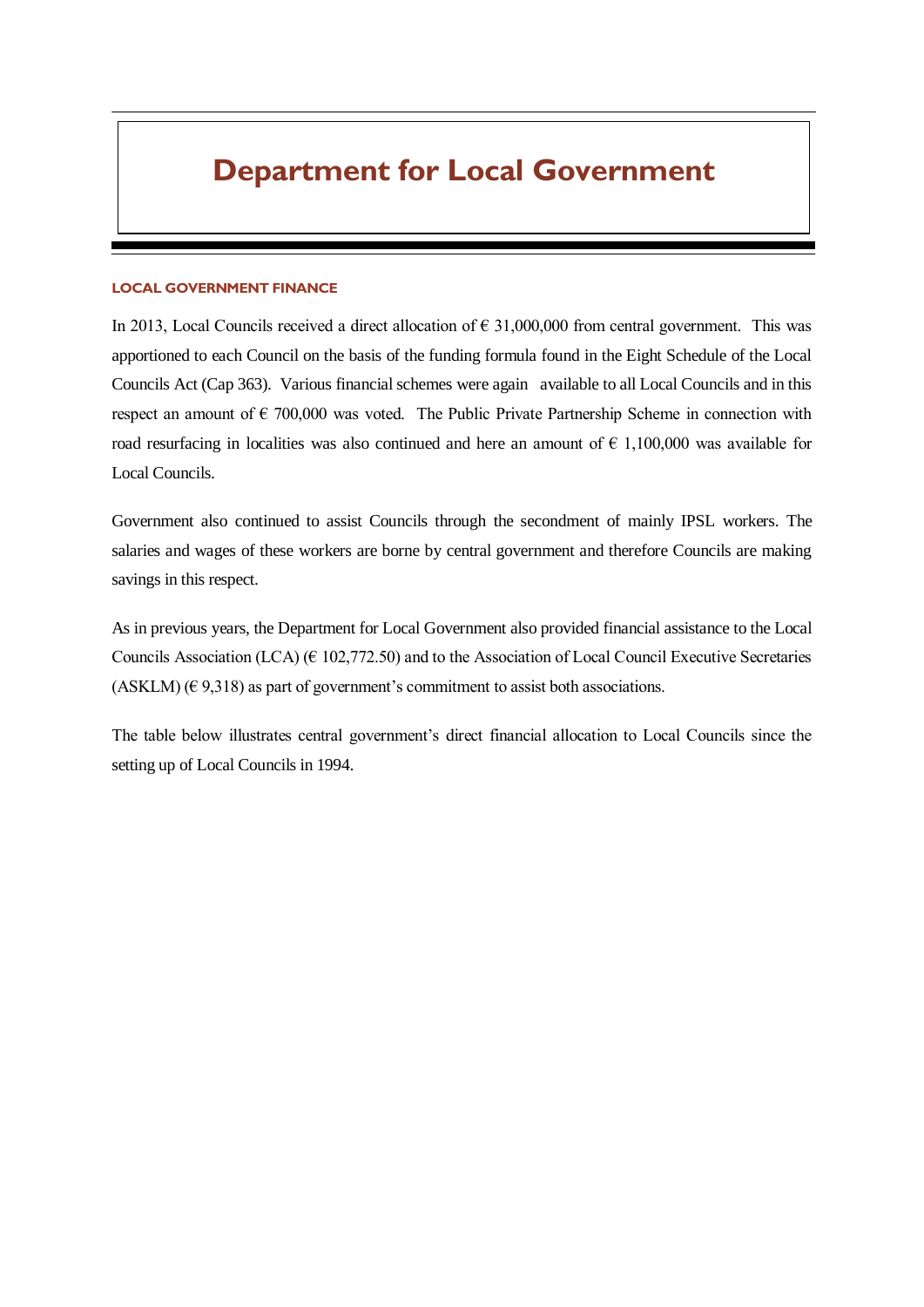# **Central Government's Direct Financial Allocation to Local Councils: 1994 - 2013**

# **1. Direct Financial Allocation (Funding Formula):**

| <b>Financial Year</b>          | Lm<br>mill. | <b>Euro</b><br>mill. | <b>Euro</b><br>mill. |  |
|--------------------------------|-------------|----------------------|----------------------|--|
| 1994-95                        | 4.5         | 10.48                |                      |  |
| 1995-96                        | 6.3         | 14.68                |                      |  |
| 1996-97                        | 6.25        | 14.56                |                      |  |
| 1997-98                        | 8.75        | 20.38                |                      |  |
| 1998-99                        | 5.831       | 13.58                |                      |  |
| 1999-00                        | 6.5         | 15.14                |                      |  |
| 2000-01                        | 9.66        | 22.50                |                      |  |
| 2001-02                        | 10.24       | 23.85                |                      |  |
| 2002-03                        | 10.54       | 24.55                |                      |  |
| 2003-04                        | 10.70       | 24.92                |                      |  |
| 2004-05                        | 10.686      | 24.89                |                      |  |
| 2005-06                        | 10.200      | 23.75                |                      |  |
| 2006-07                        | 10.250      | 23.88                |                      |  |
| 2007-08                        | 10.270      | 23.92                |                      |  |
| 2008-09                        |             | 26.97                |                      |  |
| 2009-10                        |             | 27.01                |                      |  |
| 2010                           |             | 30.01                |                      |  |
| 2011                           |             | 30.01                |                      |  |
| 2012                           |             | 31.50                |                      |  |
| 2013                           |             | 31.00                |                      |  |
| <b>Total Direct Allocation</b> |             |                      | 457.58               |  |

## **Other financial initiatives**

#### Internet Banking

The use of Internet Banking was introduced in Local Councils. Besides facilitating the work of Local Councils it will serve for a more efficient service.

# New Procedures for Bank Deposits

Various discussions and meeting were started between all stakeholders for the implementation of a new system regarding the deposit of LES fines.

# Public Private Partnership Schemes

Other than PPP Schemes in connection with the resurfacing of roads, during 2013 the Department for Local Government received and processed two applications for Public Private Partnership Agreements. These were approved in February (Naxxar LC with Dar Sagra Familja) and November (Imgarr LC for a Developemnt of an observatory and interpreaton Centre).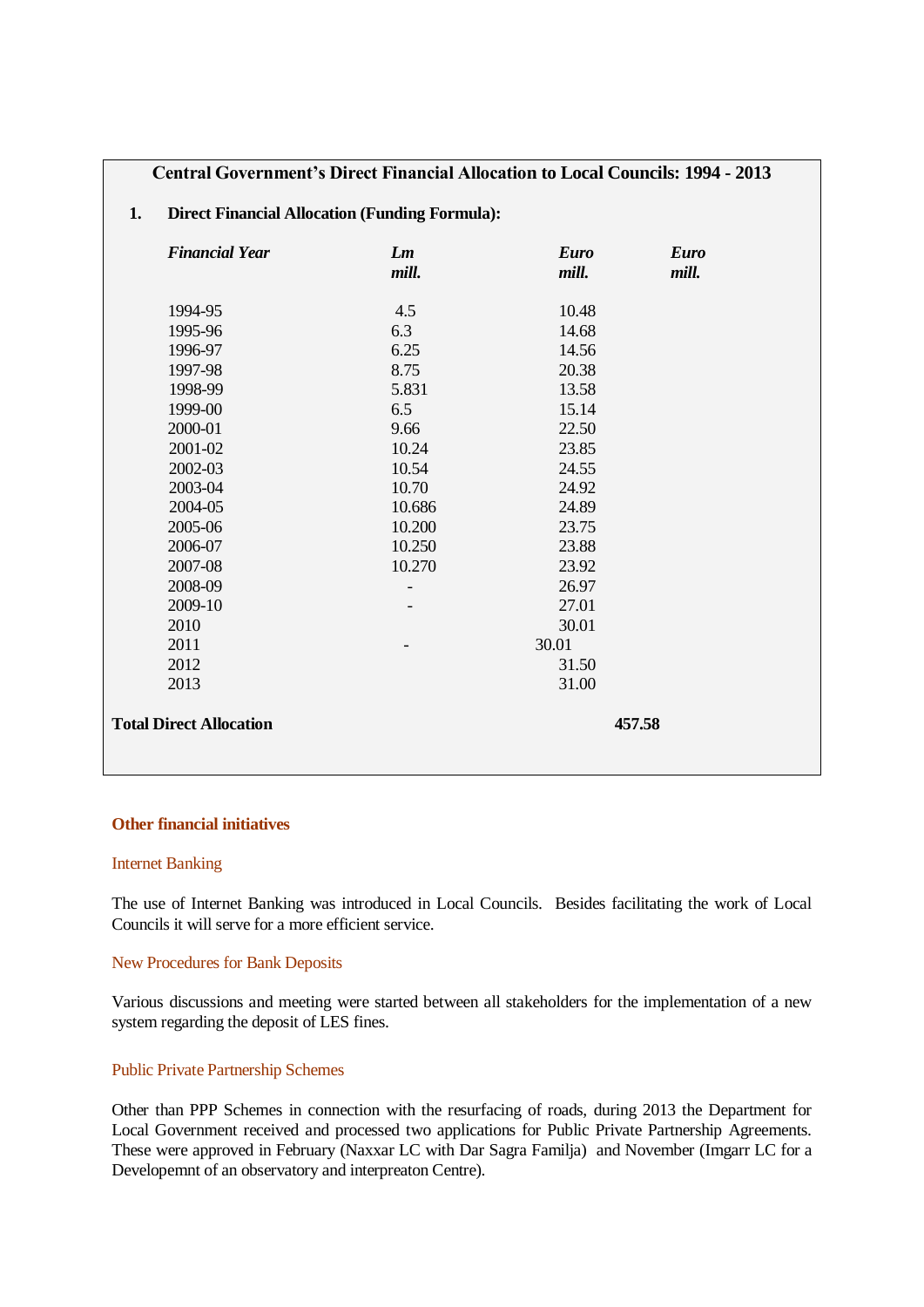# Local Councils' Administrative Offices

The Department processed two applications for new administrative offices. These were from the Local Councils Association and Swieqi Local Council. Both were approved in November 2013.

## Twinning Agreements

Two twinning applications were approved during the year – Birgu Local Council's twinning with the locality of Amalfi was approved in May while that of Mdina with the locality of Assisi was approved in October 2013

### Other financial issues

The Department gives support to Local Councils on various financial matters. Besides processing the transfer of the quarterly financial allocation into the respective Local Councils' bank accounts, the Department is also responsible for the vetting and processing of all claims in connection with the various Local Councils grants' schemes. The Department also ensures that any devolution request by a Local Council would be financially sustainable before recommending its approval.

One other very important function of the Department is the continuous monitoring of Local Councils finances (see under separate heading). In this regard, the Department is in regular contact with the Auditor General in order to ensure that Local Councils retain a healthy financial position and are always operating within the law and regulations.

Co-operation with the National Audit Office is ongoing, particularly during the Local Councils' year end audits. Councils are informed about the proper procedures to be adopted in order to ensure that the auditing procedure is made in a smooth manner and all audited reports and financial statements are received by the due dates.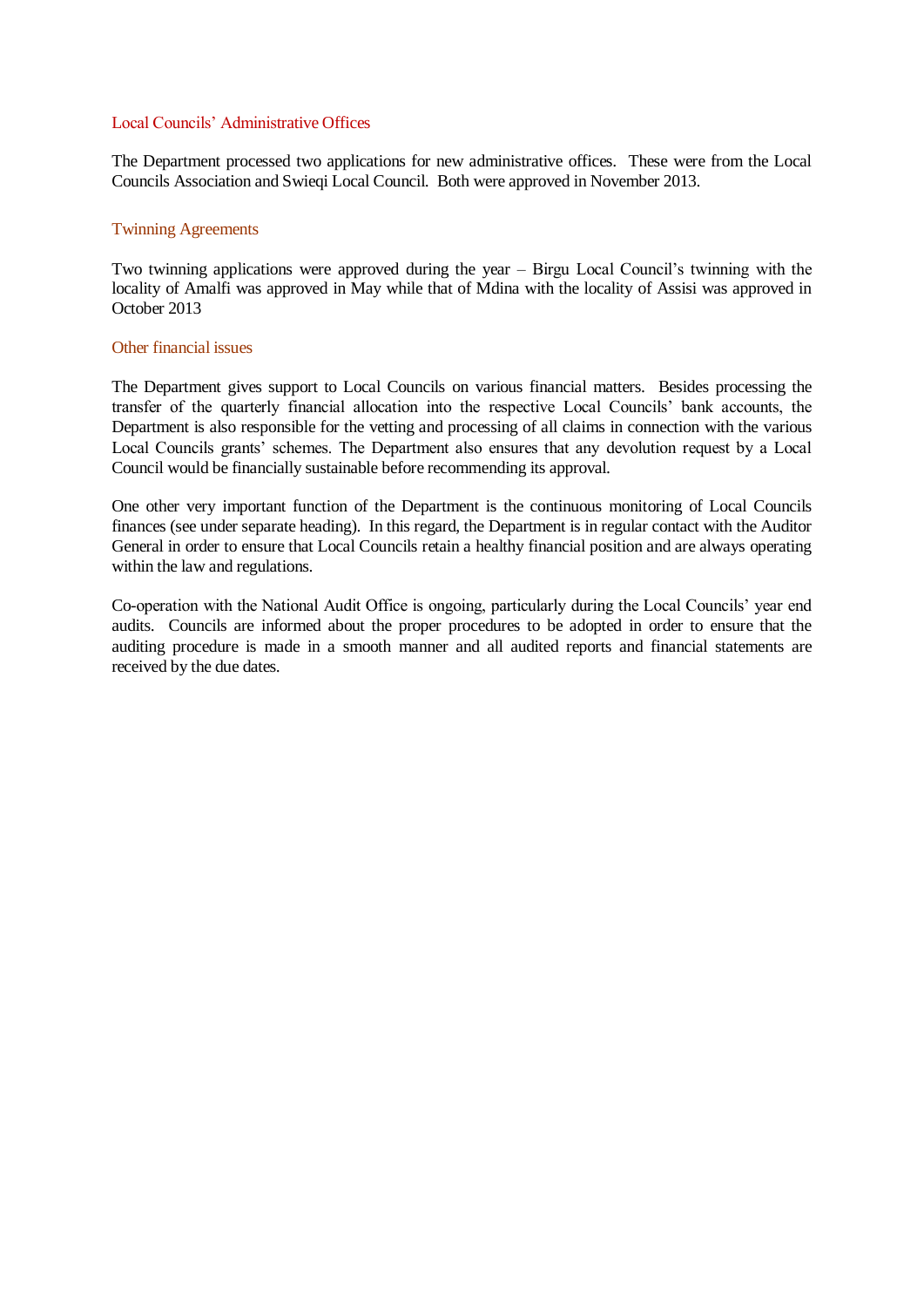#### **MONITORING UNIT**

During the year 2013 a complete review of the work process of the Monitoring Unit was undertaken. The office of the Monitoring Unit was transferred to the main building of the Department for Local Government and the filing system was totally organised in a digital format. At the second quarter of the 2013, a senior monitoring officer was engaged to manage the Unit. Four monitoring officers were also engaged with the unit, each officer being assigned a particular area t leading to specialisation in the same subject and a Principal Officer to manage the administration of the Unit. The Department's Customer Care Unit which deals with complaints regarding Local Councils was also incorporated within the Monitoring Unit. .

The Monitoring Unit dealt with various cases reported by idividuals and Councils' Members alleging that the Council breached the Law. Regular checks were also made on the schedule of payments, reports, minutes and other related documents. In this respect special attention was given to ensure that the Councils abided by the Local Councils Act, Regulations and Procedures as well as the instructions which are issued from time to time by the Department through various memos. The timely submission of reports was also scrutinized.

The Monitoring Unit also manages all the logistics in events and seminars organised for Local Councils by the Department and/or Segreteriat for Culture and Local Government.

The IT Section of the Department is also under the Monitoring Unit's responsibility. Monitoring Officers scrutinise the [www.lc.gov.mt](http://www.lc.gov.mt/) website and make sure that Local Councils are uploading their meetings' documents and reports on time. The Unit offer support to those Councils who have difficulty in doing so. The IT Section is also responsible on all IT related projects of the Department, support DLG staff in various ICT issues and offer also same support to Local Councils.

Apart from that, the unit continued scrutinizing the various functions of the Local Councils, with particular emphasis on the financial aspect. During this year members from this Unit were also asked to attend Council meetings and to submit reports on their findings.

During this year the Monitoring Unit reviewed around 780 cases. This is considered to have been a major improvement on past years. In those cases where Councils were found to have made irregularities, they were asked to take corrective measures.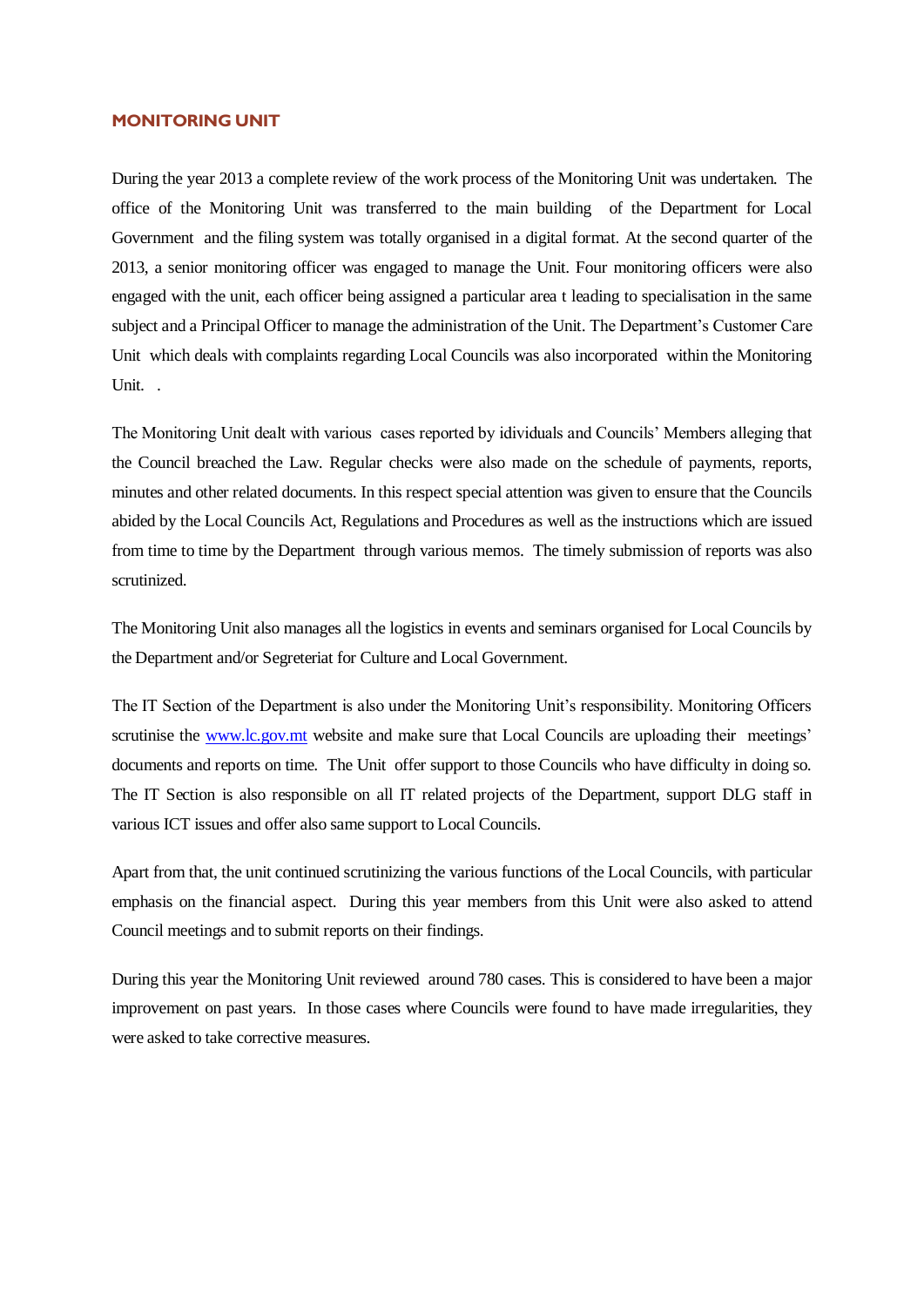# **HUMAN RESOURCES AND ADMINISTRATION**

During 2013 an Assistant Director Human Resources and Administration was appointed.

A call for a new pool of Executive Secretaries was issued, the pool was selected, and new Executive Secretaries in Local Councils, Regional Committees and AKL, started being appointed.

DLG (Malta) is now in a single building, following a reorganisation of offices.

# **GRANT SCHEMES**

#### SCHEMES LAUNCHED IN 2013

Since the inception of schemes from the financing of projects to cultural activities in 2009, the Department for Local Government has noted that the Councils are embarking on even more ambitious projects, and actively participating in each scheme launched. Administrative Committees and even Regional Committees are following suit. During 2013, 3 new schemes were launched

The Department was involved in the preparation, adjudication (through an official on the Adjudication Board) and payment of these schemes to the successful Councils. The schemes and the amounts allocated to each one are indicated in the table below.

# *List of Schemes Issued in 2013*

| Memo 9/2013 - Scheme for the financing of Lifelong Learning courses | €14,962.00  |  |  |  |
|---------------------------------------------------------------------|-------------|--|--|--|
| Memo 17/2013 - Scheme for the financing of Live Streaming           | €158,700.00 |  |  |  |
| Memo 25/2013 - Scheme for Cultural Activities 2013/14               | €250,000.00 |  |  |  |

## *Schemes Awarded in 2013*

In 2013, the Department for Local Government, following the adjudication of the various schemes each by their respective Adjudication Board, some even pertaining from 2012. This is the respective list :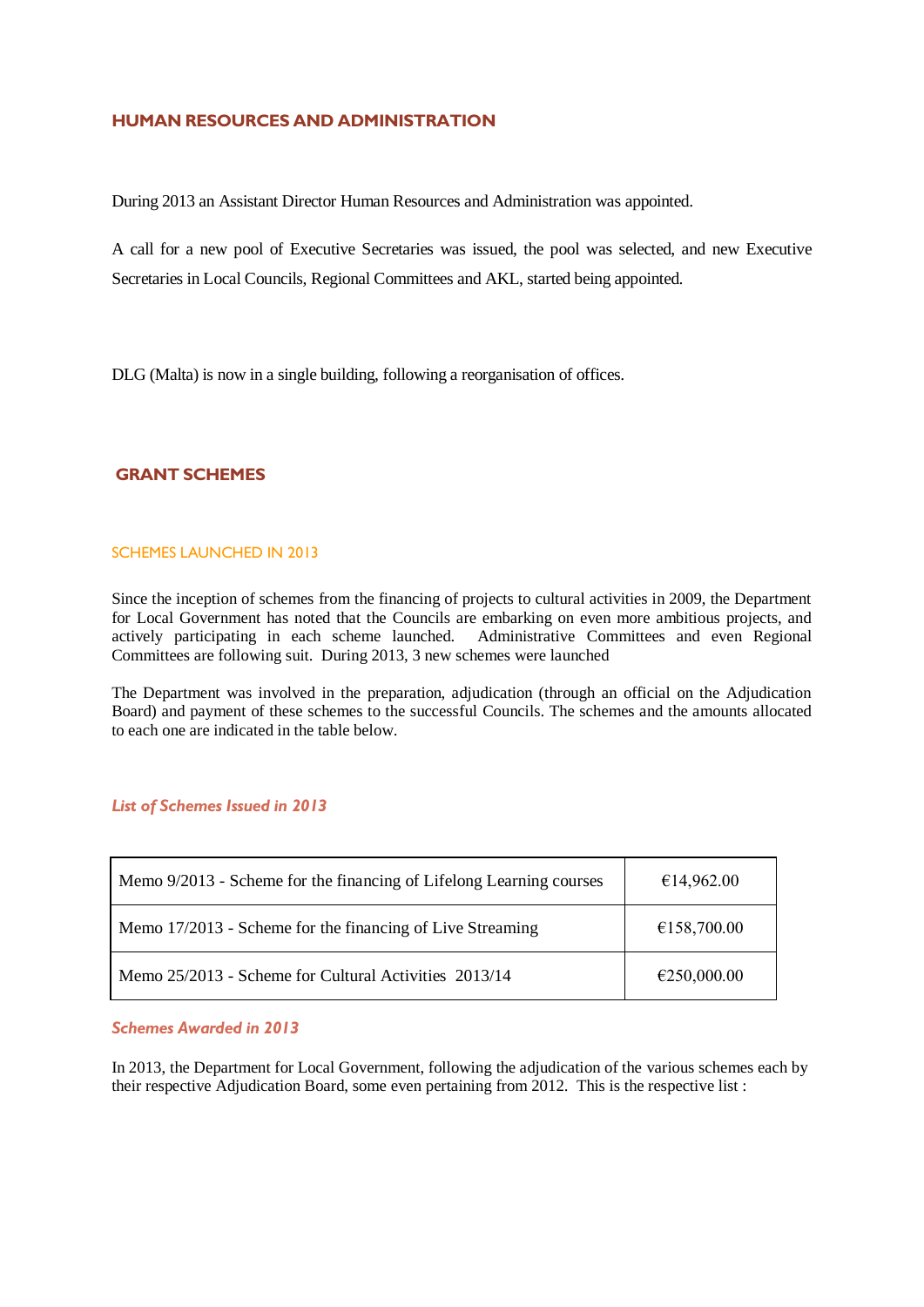|                                                                                                   | No of applications received | which<br>No of Councils<br>applied |                  | No of Adm Comm which<br>applied |                  | <b>Regional Committees</b> | Total grant for each scheme | No of Councils which<br>benefitted |                | No of Adm Comm which<br>benefitted |                | Regional Committees |
|---------------------------------------------------------------------------------------------------|-----------------------------|------------------------------------|------------------|---------------------------------|------------------|----------------------------|-----------------------------|------------------------------------|----------------|------------------------------------|----------------|---------------------|
|                                                                                                   |                             | Malta                              | Gozo             | Malta                           | $G$ 0Z0          |                            |                             | Malta                              | Gozo           | Malta                              | $G$ ozo        |                     |
| Memo 38/2012 - Scheme for Cultural<br>Activities 2012/13*                                         | 89                          | 67                                 | 15               | 4                               | $\overline{2}$   | $\mathbf{1}$               | €250,000.00                 | 40                                 | 11             | $\overline{c}$                     | $\overline{c}$ | 1                   |
| Memo 40/2012 -Scheme for Local<br>Councils who have the responsibility of<br>local libraries 2013 | 47                          | 36                                 | 11               | $\boldsymbol{0}$                | $\boldsymbol{0}$ | $\boldsymbol{0}$           | €36,500.00                  | 36                                 | 11             | $\overline{0}$                     | $\mathbf{0}$   | $\overline{0}$      |
| Memo 45/2012 - Scheme for the financing<br>of Special Initiatives                                 | 48                          | 31                                 | 10               | 3                               | $\sqrt{2}$       | $\sqrt{2}$                 | €105,000.00                 | 8                                  | $\mathfrak{2}$ | $\mathbf{0}$                       | $\mathbf{1}$   | $\overline{0}$      |
| Memo 49/2012 - Scheme for the financing<br>of Sport Initiatives 2013/14                           | 35                          | 23                                 | 11               | $\boldsymbol{0}$                | $\mathbf{1}$     | $\boldsymbol{0}$           | €60,000.00                  | 24                                 | 11             | $\overline{0}$                     | 1              | $\overline{0}$      |
| Memo 56/2012 - Scheme for the financing<br>of Pilot Project - Book Box                            | 19                          | 19                                 | $\boldsymbol{0}$ | $\boldsymbol{0}$                | $\boldsymbol{0}$ | $\boldsymbol{0}$           | €4,800.00                   | 7                                  | $\theta$       | $\theta$                           | $\theta$       | $\boldsymbol{0}$    |
| Memo 9/2013 - Scheme for the financing<br>of Lifelong Learning courses 2012/13                    | 25                          | 24                                 | $\mathbf{1}$     | $\overline{0}$                  | $\boldsymbol{0}$ | $\boldsymbol{0}$           | €14,962.00                  | 23                                 | $\mathbf{0}$   | $\mathbf{0}$                       | $\overline{0}$ | $\overline{0}$      |
| Memo 17/2013 - Scheme for the financing<br>of Live Streaming                                      | 69                          | 51                                 | 14               | $\boldsymbol{0}$                | $\boldsymbol{0}$ | $\overline{4}$             | €158,700.00                 | 51                                 | 14             | $\mathbf{0}$                       | $\mathbf{0}$   | 4                   |
| Memo 25/2013 - Scheme for Cultural<br>Activities 2013/14**                                        | 95                          | 69                                 | 17               | $\overline{4}$                  | 3                | $\overline{c}$             | €250,000.00                 | 11                                 | $\overline{4}$ | $\mathbf{0}$                       | $\overline{0}$ | $\overline{0}$      |

\* Only the activities covering Part 2 of the call have been awarded.

\*\* Only the activities covering Part 1 of the call have been awarded.

# *Follow ups in 2013*

We have been following the Local Councils, Administrative Committees and Regional Committees in their progress, related to the schemes they have benefitted from. This has led to the schemes awarded in 2009, to be closed. Also schemes awarded in 2010/2011 are nearing final completion. The follow ups have resulted in a screening process of Councils carry on for the execution of such works. It is noted that all necessary tenders or quotations are issued, they are vetted and followed, to follow up each Council in the progress of such works.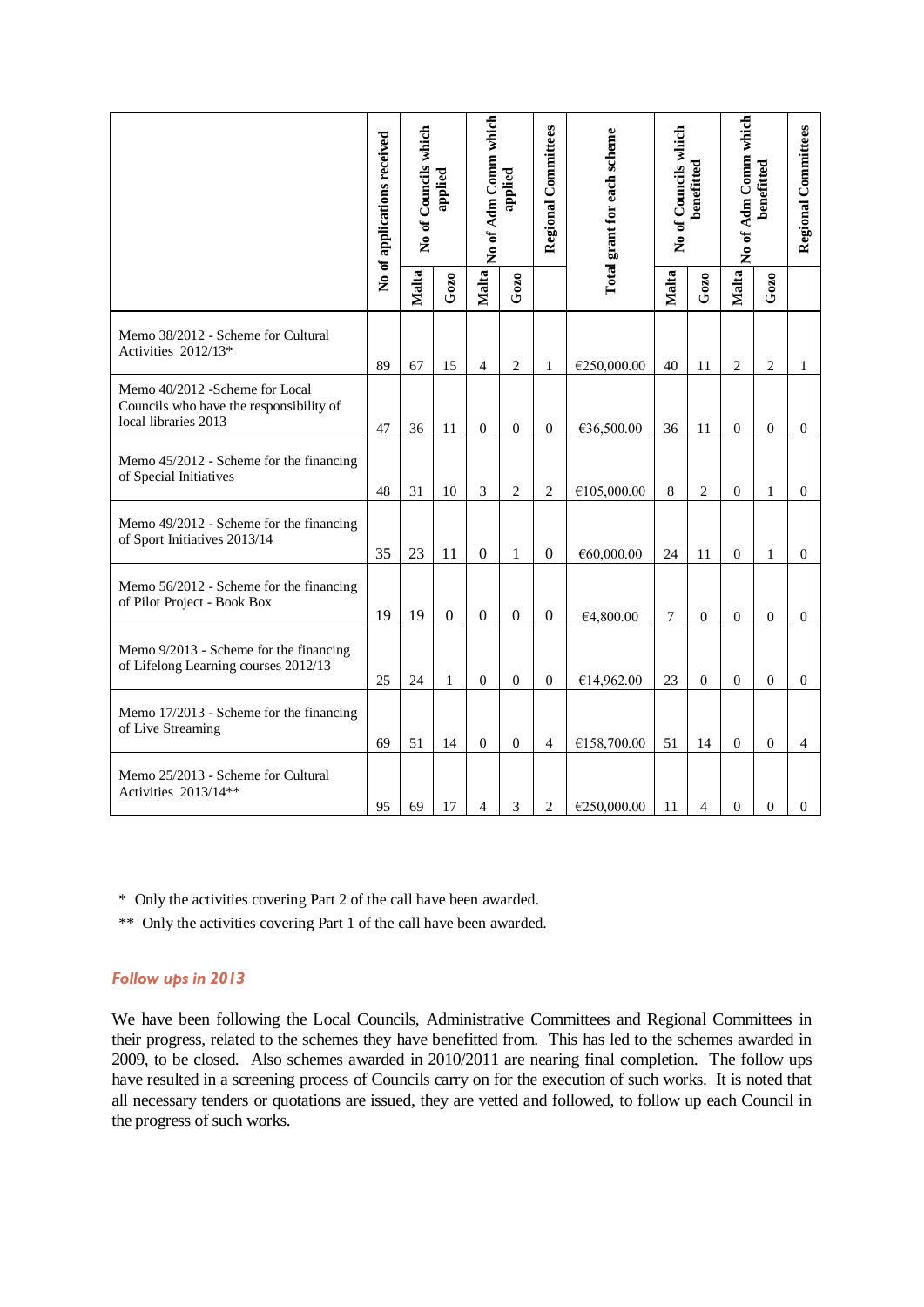# **DEVOLUTION OF PUBLIC PROPERTY TO LOCAL COUNCILS**

During 2013 six public sites/properties have been devolved to Local Councils through the Government Property Division (GPD). Meanwhile the Department together with the GPD concluded a further three devolution requests, pending approval from the Parliamentary Secretariat for Planning and Simplification ofAdministrativeProcesses(OPM).

# **STREETLIGHTING**

The Department is on discussions with the Local Councils Association (LCA) and Enemalta with regards to the devolution of the remaining street lighting. In view of this the Department is currently also involved in a EU funded ERDF project led by the Ministry for Energy and Conservation of Water (MECW), aiming at retrofitting street lighting by LED smart lighting in Gozo.

## **LOCAL-ENFORCEMENT-SYSTEM**

The Department submitted its thoughts with regards to the new LES reform, to be considered for inclusion in the relevant new white paper launched in 2014. Meanwhile the Departmet oversaw the smooth transition to the newly appointed LES Management Committee.

# **E-GOVERNMENT**

The Department sustained its support to Local Councils in providing free wi-fi service in the localities' open spaces and in their offices. Local Councils were given financial assistance amounting to €33,360 by the DLG.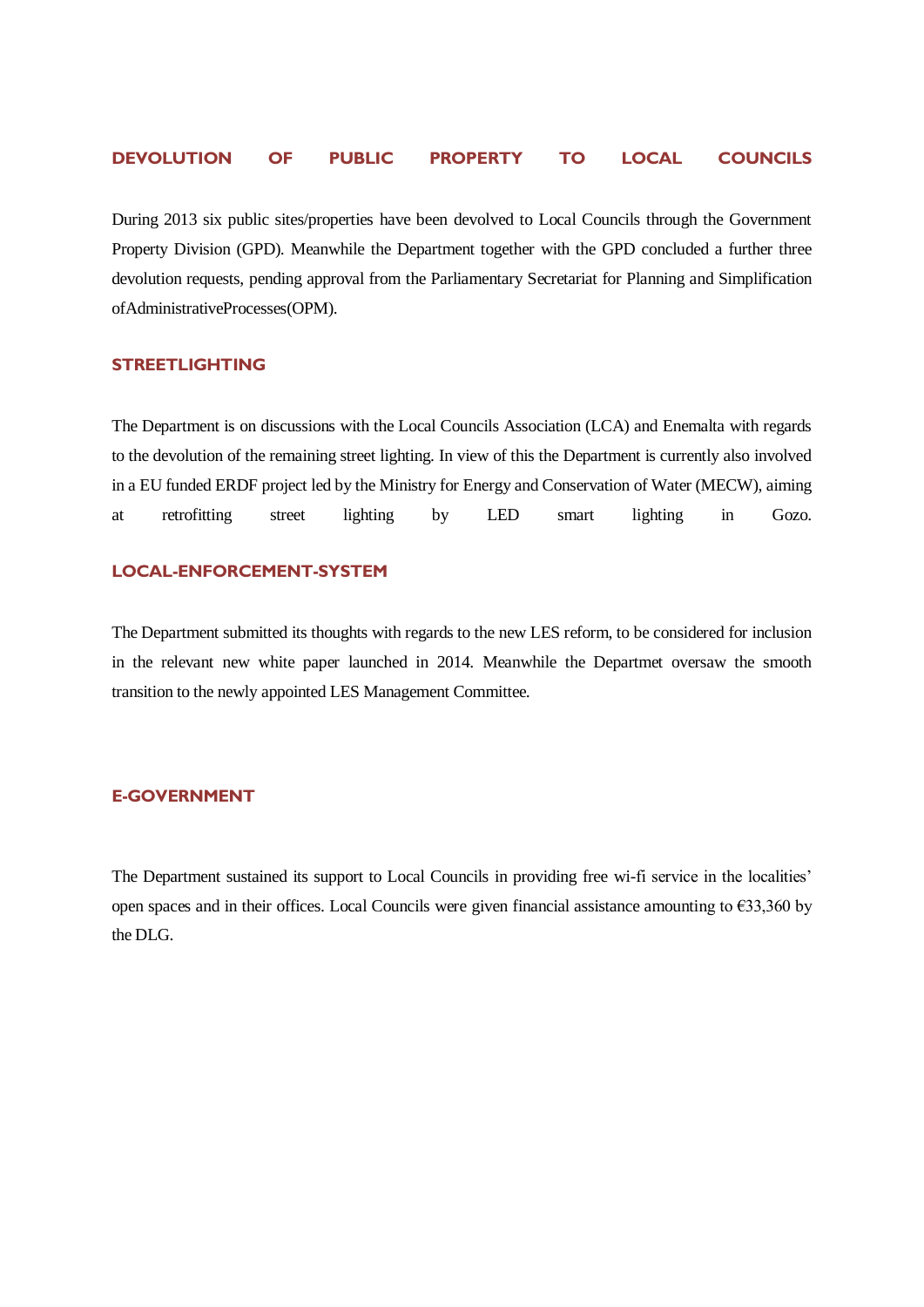# **EU AND INTERNATIONAL UNIT**

Since Malta has become a member state of the European Union new funding opportunities for local government projects have become available. In September 2013 the Unit was completely restructured in a way to be able to cater for its various responsibilities. New staff was transfered to the Unit and assigned with key tasks to focus on. The following is a list of the Unit's core business:

- 1. Application for funding of national projects and the implementation thereof projects that are selected under various programmes that provide
- 2. Become a National Contact Point for EU programmes
- 3. Express opinions on thematic developments in the European Union and the Council of Europe related to local government;
- 4. Assist other ministries and the EU Representation with feedback on EU legislation; and
- 5. Monitor the implementation of EU partly funded project by local councils.

Hereunder please find further details on the activities carried out by the Unit:

# NATIONAL CONTACT POINT

The Department is the National Dissemination Point of the URBACT programme and the National Contact Point for the "Europe for Citizens" Programme. These programmes are designed to assist local government in the preparation of urban and community planning together with opportunities to implement activities aimed at enhancing the citizen's participation in public life.

As a National Contact Point for the "Europe for Citizens" programme the Department has been actively involved in the formulation of the opinion of Malta regarding the new programming period - 2014-2020. Furthermore, the Department has assisted local councils in various local meetings related to the project, wherever this was demanded.

# PARTICIPATION IN THE COUNCIL OF FUROPE

The Department represents Malta in the Regional and Local Development Committee of the Council of Europe. This committee provides the platform for the 47 Member countries to debate issues that are of general interest to local government as well serve as a bridge to other European institutions. However the main activity relates to the opinion expresses to the Committee of Ministers of the Council of Europe on various themes that will eventually shape local government policy throughout Europe.

# MONITORING OF LOCAL COUNCILS PROJECT IMPLEMENTATION PROCESS

Participation in bilateral meetings that are held between Managing Authorities of the ERDF, ESF, Malta-Italia and Measures 313 and 323 programmes and the Local Councils. The aim of this participation is twofold - to give advice to both the Managing Authorities and Locals Councils leading to facilitate a better implementation of projects and to monitor the Councils operation in project management in such a sensitive task dealing with public procurement and working with national and international partners.

# IMPLEMENTATION OF DEPARTMENT'S EU PARTLY FUNDED PROJECTS

*Project 1 - CERTESS*

DLG is a partner in this EU co-funded as part of the INTERREG IVC programme. The programme supports projects that aim, through interregional exchange of experience at policy level, to improve regional and local policies addressing the selected sub-theme. CERTESS refers to Priority 2 and, in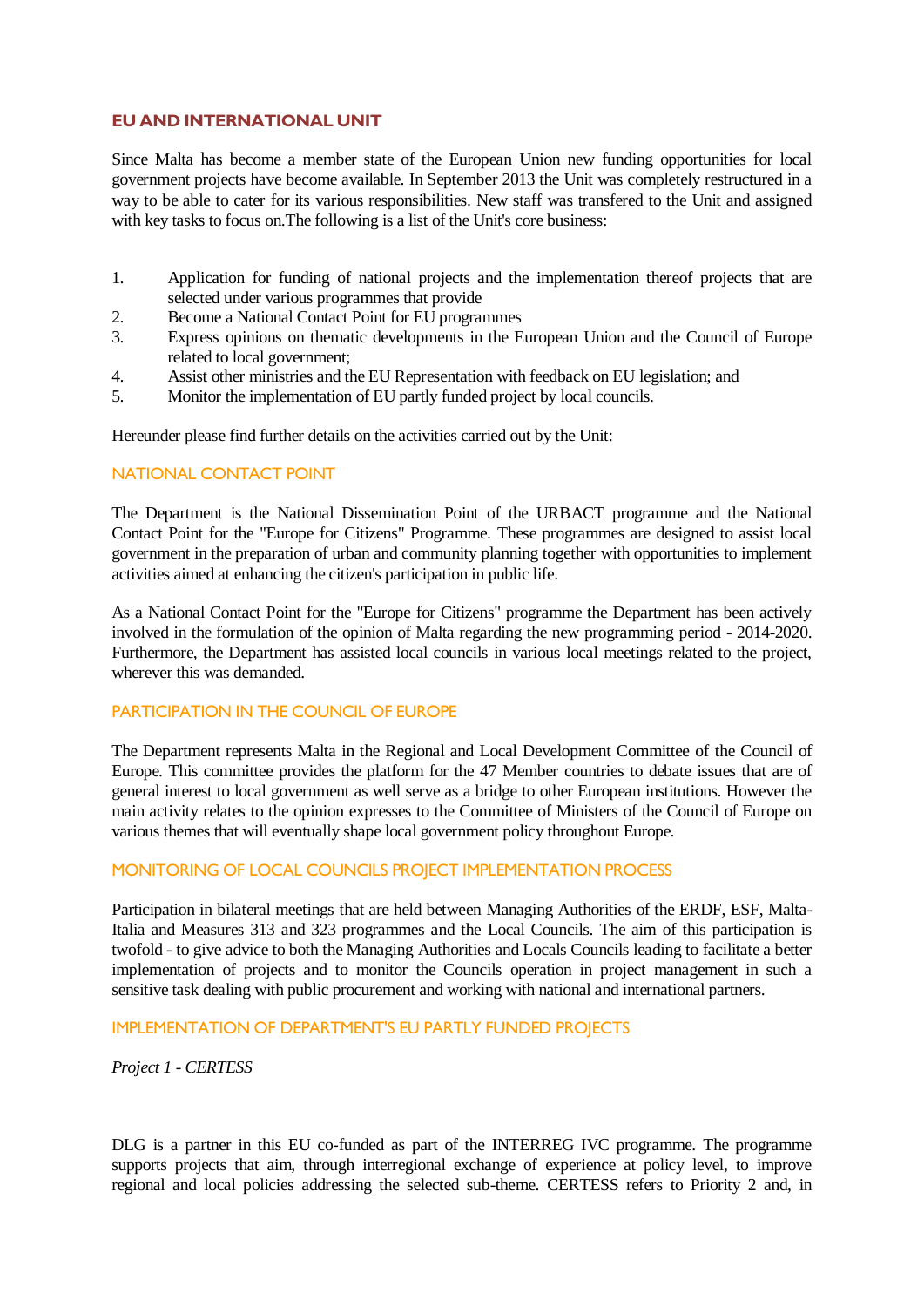particular, to the sub-theme "Cultural Heritage and landscape"; some of the project objectives, results and activities, however, deal also with other subthemes of both priority areas, thus ensuring a cross-sector and integrated approach.

The specific field of action is related to the European cultural routes as defined by the Council of Europe (usually intended as a historical line interconnecting one or more regions and organised around topics whose historical, artistic or social interest proves to be European, either because of the geographical layout of the route, or due to its contents and significance).

The project aims at setting up a common methodological framework of policy and development instruments for the regions, elaborated through the sharing and transferring of best practices among the partner regions. The best practices shall tackle all aspects relevant the development of a sustainable cultural tourism, from the local micro level to higher decision making bodies, with reference to:

- 1. identification, interpretation and adding value to cultural heritage local assets
- 2. development & adoption of advanced governance systems
- 3. promotion of local economic enterprises & products along the routes, by adopting innovative immaterial services including ITC
- 4. attention to environmental issues such as:
	- reducing environmental impact & energy consumption of local socio-economic activities; - protection and valorisation of landscape, etc.

Most of the routes already identified, and regions intersected by them, indeed lack comprehensive methodologies, governance instruments, innovative ideas, etc. to implement effective strategies at regional level, the result being that there is a range of punctual, local and sometimes isolated initiatives that:

- 1. are casually scattered along the route and its associated territory,
- 2. have no critical mass and
- 3. do not generate or involve a systematic approach.

The 12 partners to this project are: European Institute of Cultural Routes, LU, Lazio Region, IT, Department of Local Government, MT, Salzburg Research, AT, Tourism Agency of the Balearic Islands (ATB), ES, Regional Ministry of Tourism, Commerce and Sport, ES, Karlsruhe Institute of Technology, DE, Zlin Region, CZ, Administrative District of Gorlice, PL, Ministry of Culture Luxemburg, LU, Sibiu County Tourism Association, RO and JAMK Univeristy of Applied Sciences, FI.

This project is enabling the Department to gain valuable experience in the project management cycles of an EU partly funded project whilst being able to recover all the costs involved including the staff costs.

# *Project 2 - Improving Public Management and Governance at Local Level*

The Training Unit within the Department for Local Government was established in June 2011 so as to conduct training courses according to current and future local government needs. The Unit collaborates with other units within the Department such as the Human Resources and the EU and International Affairs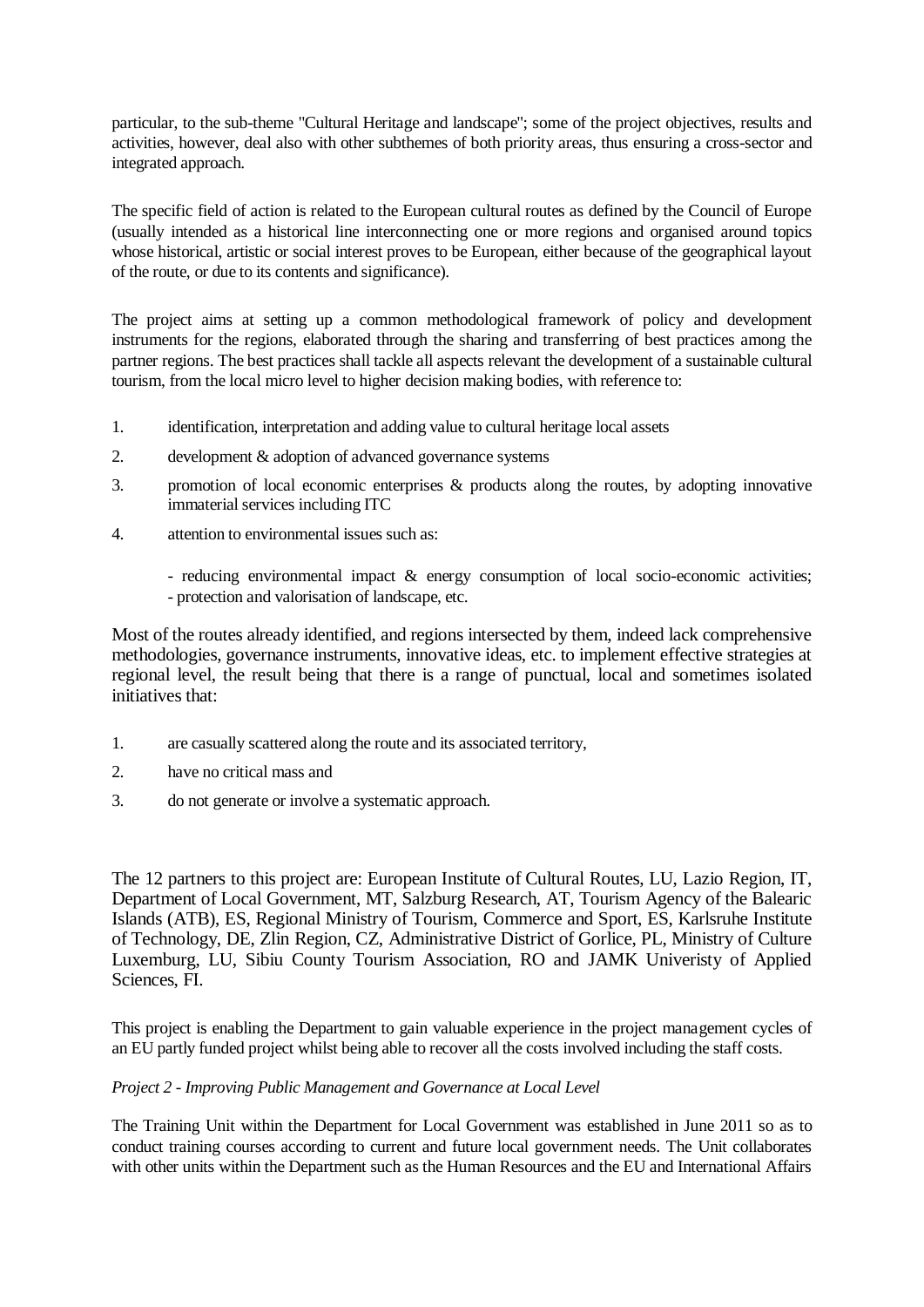with the main aim to co-ordinate and maximise the use of its own resources in developing a training programme for both the elected and the executive arms of local government. Furthermore, the main goal of the unit is to establish a **national training strategy**. The TNA provided a clear strategy that the Department needed to develop - to introduce a common training framework specifically designed to meet the needs of Executive Secretaries working in Local Councils/ Regional Committees and DLG staff with the aim of ensuring and improving Public Management and Governance at Local level.

The Department application under for funding under ESF was successful and since September, 2012 the Unit was also engaged in the implementation process of a project that address various issues related to the Local Governance Policy. The relevance of the common training framework relates also to the increase of service to the public by means of a greater efficiency in Local Councils with better trained public serviced and public sector employees whilst installing related needs such as leadership and ownership. Therefore a common training framework within a national training strategy for local government shall increase the efficiency in local government in the sectors of public procurement, effective customer satisfaction to the community's needs and in particular in the management of public funds. The implementation of this project is expected to commence in 2014.

# *Project 3 - Partnership for Creative Governance*

The Department for Local Government has filed a project proposal - "A partnership for Creative Governance" under the Norwegian Grants that is structured under various programmes originated by the Council of Europe. This project shall create a set of initiatives that will research, examine, focus and create a number of measures to strengthen institutional capacity, strengthen people development within the respective departments responsible for local government, the elected and the executive arms of local and regional government, improve the quality and accessibility of services provided and create a professional programme for exchange of personnel. The Head of the EU and International Unit within DLG attended for a Train the Trainer Seminar held in Switzerland organised in conjunction with the Council of Europe.

One of the main initiatives to be undertaken is the Leadership Academy programme. Good leadership can make a real difference to how well a local authority performs. There is growing consensus that it is the most important element in developing good local governance. Leadership is the capacity to formulate a vision for the future of the local community and to make it come true through the involvement of the community, the use of public authority and strategic management of public services. The main objectives of the ToT were (a) to enhance knowledge and skills of trainers in the field of leadership in local governments, based on concepts contained in the Centre's Manual on modern leadership; (b) to create a pool of trainers/experts that potentially would carry on Leadership Academy programme in their respective countries/local governments; (c) create a network of international trainers/experts that would continue to co-operate in the future with aim to exchange practices and experiences, and ultimately would conduct the Leadership Academy Programme in pairs.

During 2012, the Council of Europe, by means of an invitation informed the Department for Local Government of a meeting that was being organized in Oslo, Norway with KS - the Norwegian Association of Local Municipalities with the aim "… to discuss the implementation of the Partnership for Creative Governance Project, which is to be funded by the Norwegian Grants, as well as the role of each partner in this Project." The predefined project "Partnership for Creative Governance" was drafted in Malta between the Department for Local Government and the Local Councils Association and the assistance of the Centre of Expertise for Local Government Reform of the Council of Europe under the Programme Area 25: 'Capacity Building and Institutional Cooperation between Beneficiary State and Norwegian Public Institutions, Local and Regional Authorities' of the Norwegian Financial Mechanism.The Head of Unit of EU & International Affairs with DLG attended this meeting and successfully concluded various pending issues regarding the project. The project is expected to commence in 2014.